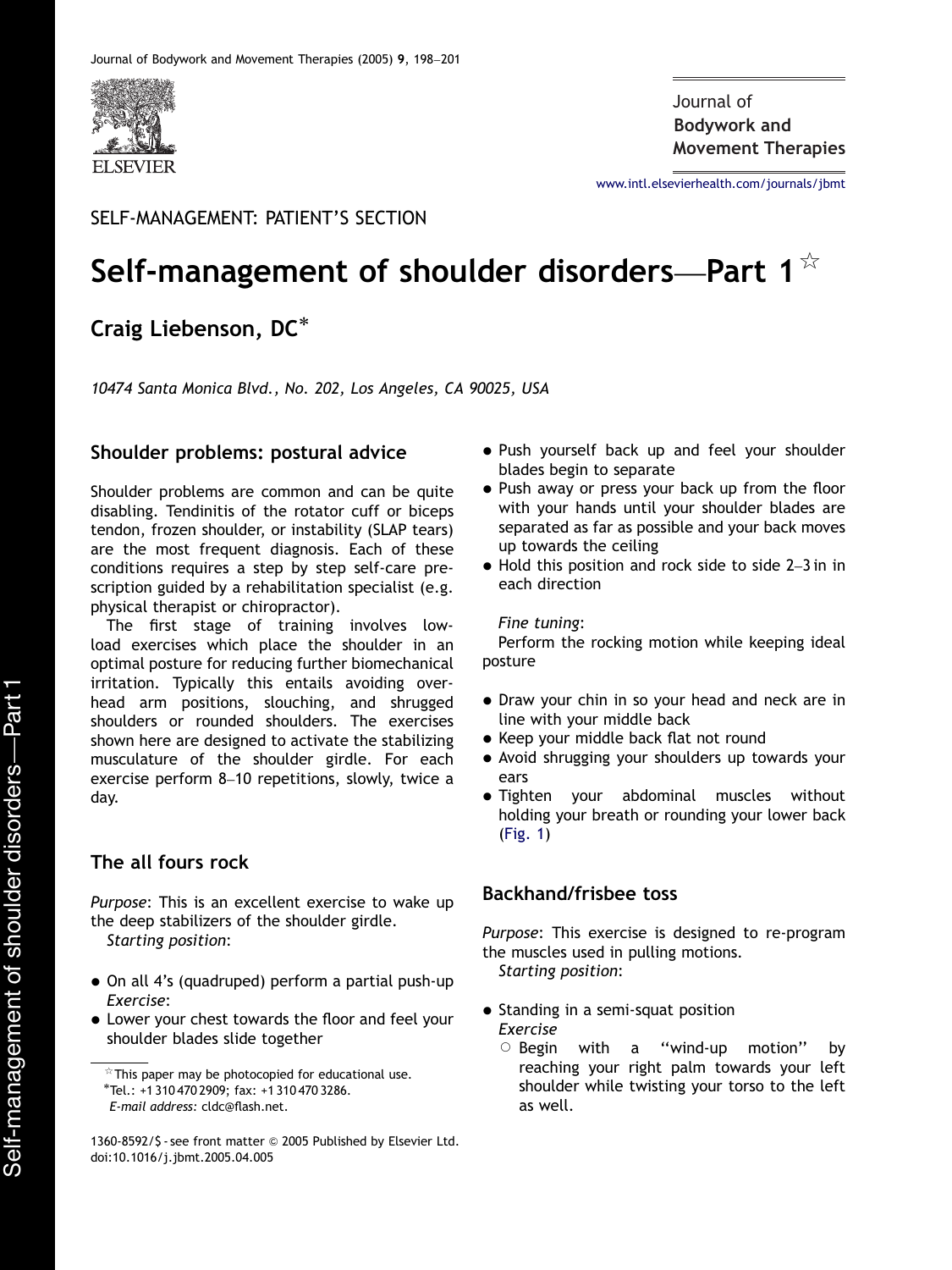- <span id="page-1-0"></span> $\circ$  Most of your body weight will be on your left leg.
- Slowly untwist while you step to the side and transfer your weight to your right leg
- As your weight transfers let your arm unfurl across your body while turning your palm up
- $\bullet$  Hold this final position



Figure 1 All fours rock. (a) Correct, (b) incorrect.



Figure 2 Backhand/frisbee Toss: (a) beginning position and (b) final position.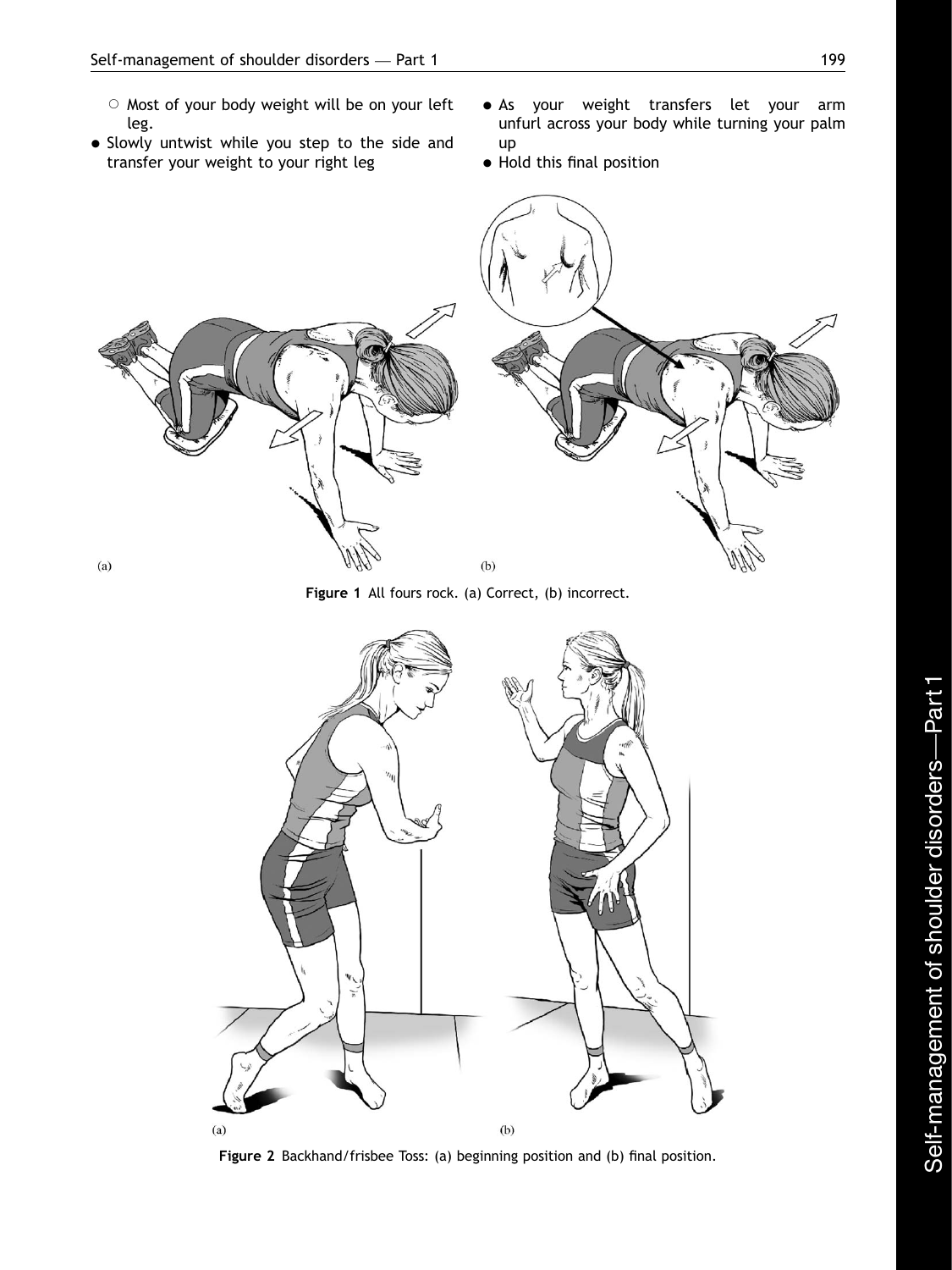#### Fine tuning:

- Keep your chest up (e.g. avoid slouching) and your shoulder back and down away from your ear (avoid shoulder shrugging) throughout the movement
- Generate most of the strength for the motion by turning your hips
- Keep your elbow in close to your side until the very end of the motion
- Feel a slight stretch in the hip on your back hip at the end of the motion ([Fig. 2](#page-1-0))

# Push-pull

Purpose: This exercise is designed to loosen your shoulder blade and train the muscles used during both pushing and pulling motions.

Starting Position:

- Stand, right arm extended in a punch position, left foot forward Exercise:
- Slowly bring your right arm back into a "cocked position'' with your fist near your waist
- Simultaneously, step backward with the opposite foot so that this leg is behind your right foot
- Repeat the movement slowly and smoothly

#### Fine tuning:

- Maintain an upright posture (e.g. avoid slouching or slumping)
- Allow your shoulder blade to slide down your back as far it will go (e.g. avoid shrugging your shoulder up towards your ear (Fig. 3)

### Lawn mower

Purpose: This exercise is designed to re-program the muscles used in pulling motions Starting position:

- In a standing position reach forward and grasp a pulley handle or elastic band with your hand Exercise:
- Position yourself so that your opposite foot is forward
- Pull your hand back as if starting a lawn mower
- Repeat the movement slowly ([Fig. 4\)](#page-3-0)



Figure 3 Push–pull: (a) beginning position and (b) final position.